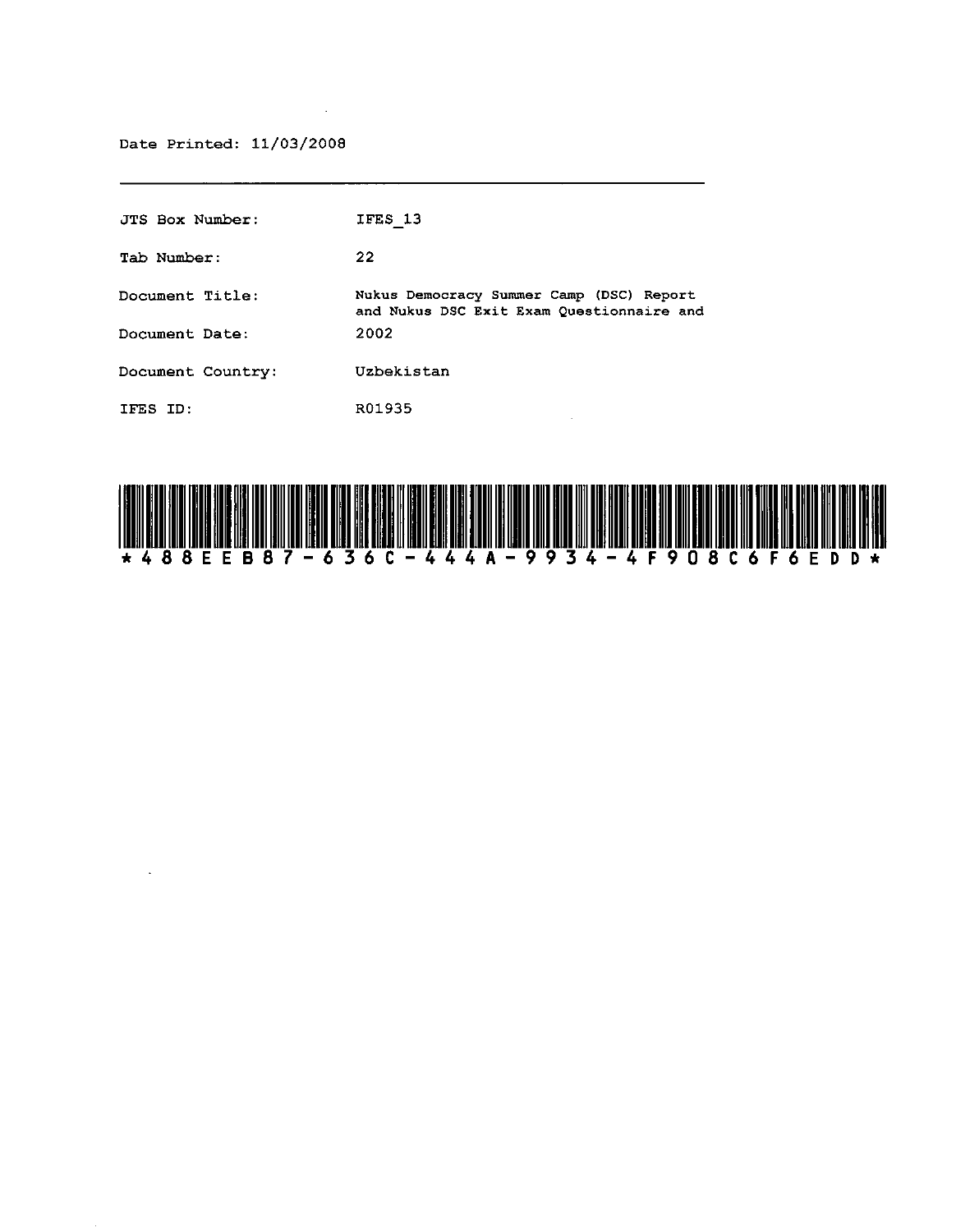International Foundation for Election Systems (IFES)

## Final Project Report REPUBLIC OF UZBEKISTAN October 1, 1997 - September 30, 2002 USAID Cooperative Agreement EE-A-00-97-00034-00

Nukus Democracy Summer Camp (DSC) Report (in English)

Nukus DSC Exit Exam Questionnaire and Results (in English)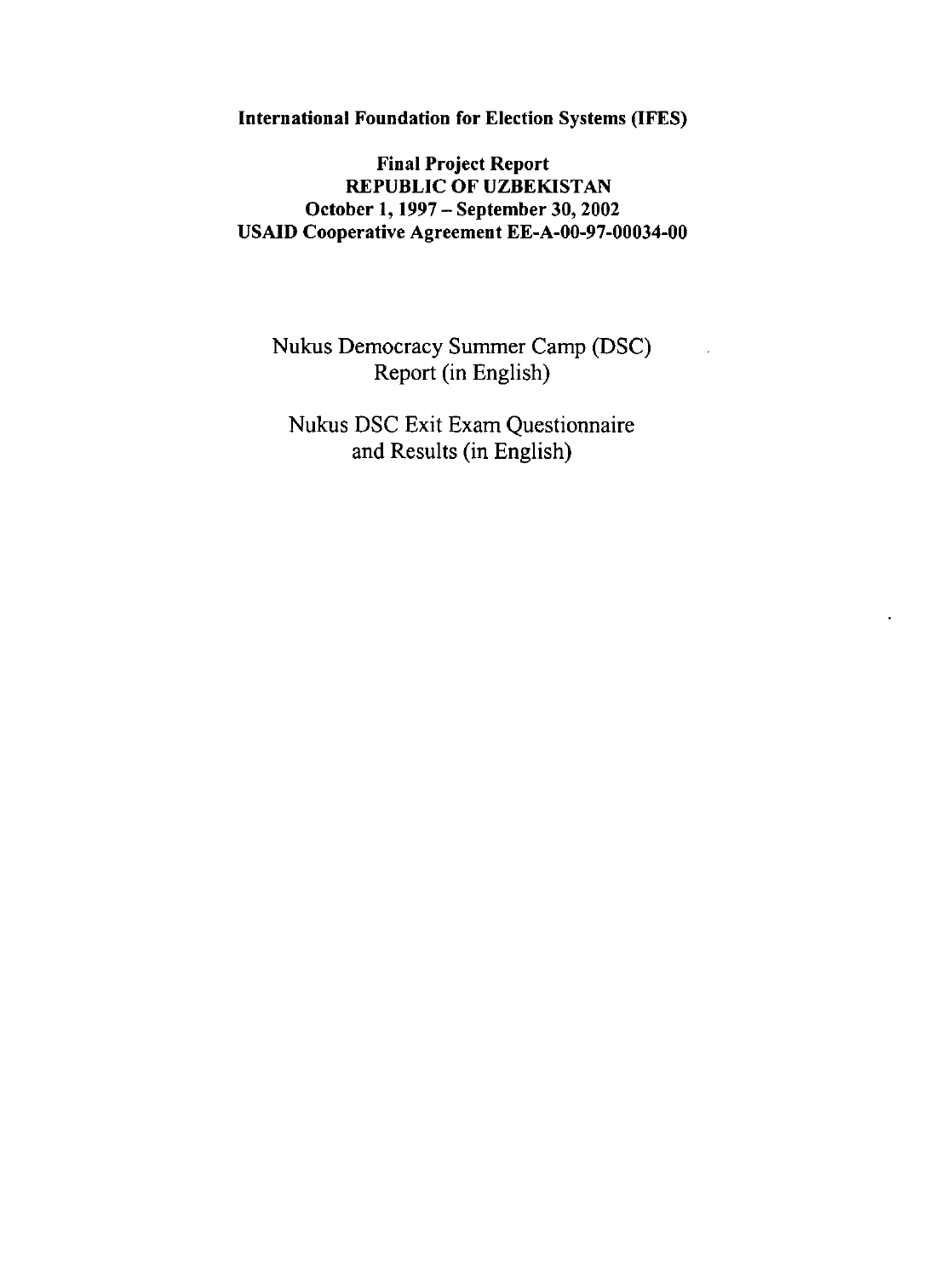## Report on the IFES 2000 Democracy Summer Camp Nukus, Uzbekistan: 17-23 July, 2000

Almost forty students from the Karakalpak region, Buxara and Kolkant gathered for seven days at the' Altin Dan' recreational facility, thirty minutes outside of Nukus. During this time, the students—with the support of our two local coordinators, Remma Gabitova and Muhhabat Shlimbetova, six teachers, and eight student facilitators—build a state. They agreed on a name, flag and constitution for their "country," named the representatives of a temporary governmental body, appointed a Central Election Commission, formed four political parties, passed a law on elections, and eventually elected a president. Moreover, the students discussed a variety of political issues, such as the pros and cons of democratic governance, as well as issues concerning political rights and civil liberties. Finally, they participated in two workshops, dealing with environmental and children rights issues, organized by two local NGOs, 'Wild Nature of the Aral Sea Region' and 'Shagala.'

Unfortunately, twelve students that we expected to participate in the camp did not arrive in Nukus. According to Palmurza Khojabekov, Representative of the local Counterpart Consortium, these students were held back by the *hakims* (mayors) of their cities, who had preferred other students (I assume the hakims' pet students) to attend the camp.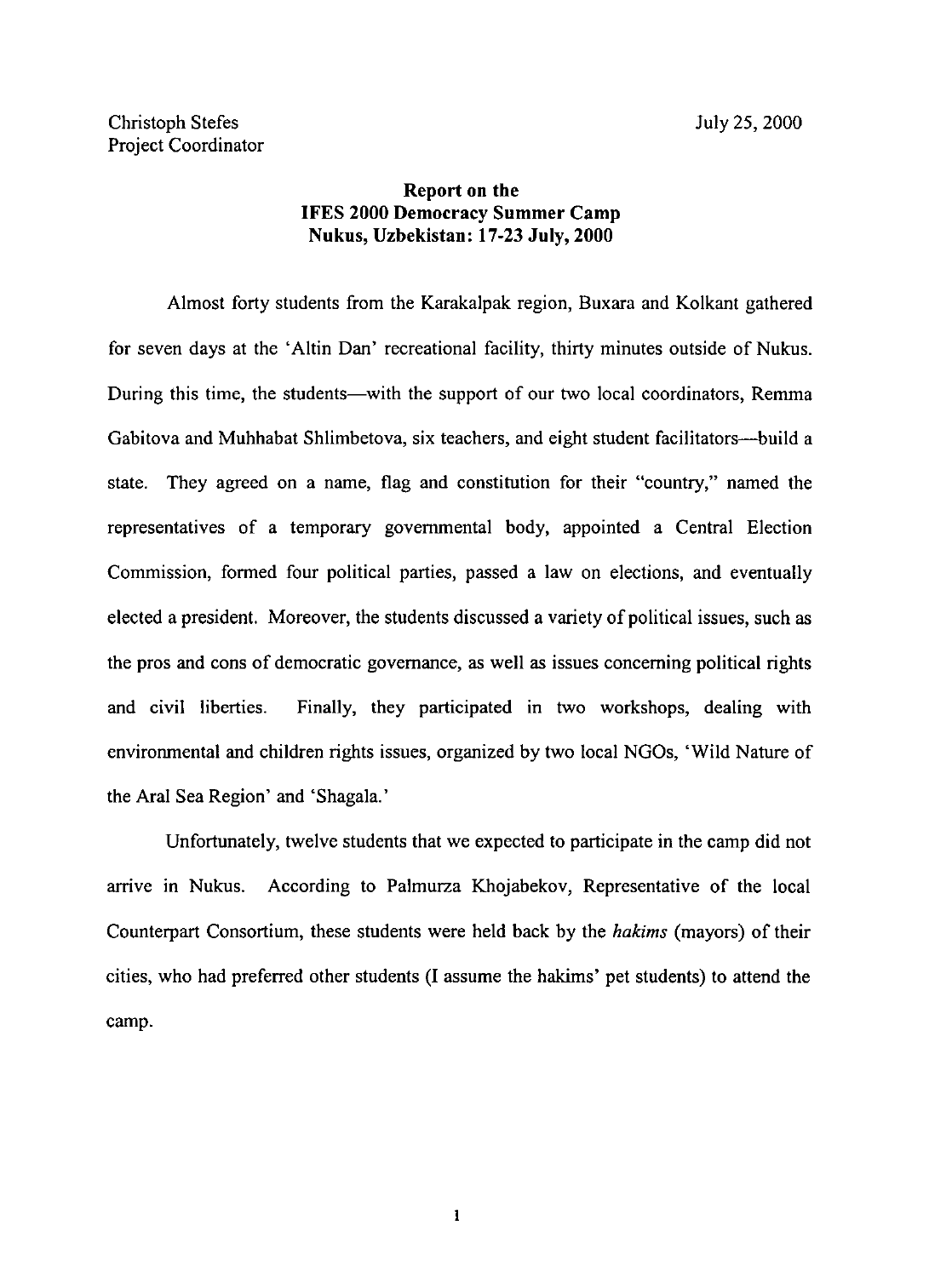## I. Evaluation of Participating Students

All students were highly motivated and showed great enthusiasm in taking part in the camp activities (with the exception of one student who left us on the very first day of the camp). The age difference was of little concern to the students, and younger and older students worked closely together. In fact, two of the youngest students were elected president and vice-president at the end of the camp.

The ethnic composition of the participants, however, created a few problems. First, there were some (though not serious) tensions between the students from Karakalpakstan and those from outside of the region. Second, since students with different language backgrounds were put together in the groups, the need to translate all speeches, comments, and documents into Russian, Uzbek, and/or Karakalpak deprived the student activities of a lot of time, energy, and spontaneity. Since the issues of ethnicity and ethnic nationalism were not addressed at the camp, the attempt to build bridges between the different ethnic groups was not very convincing.

The student tests that are currently translated into Russian might show the participants' learning experience. However, since the tests had not been administered before the camp, we cannot be sure if the tests reflect the impact of the camp or previously acquired knowledge. Nevertheless, one incident that occurred during the first run of the presidential elections showed that the students understood the democratic rules of the game, which later allowed them to take full advantage of their democratic rights.

A majority of the students abstained from casting their votes in the first run of the presidential elections, because they argued that the Central Election Commission was incompetent and biased. Thereby, these students forced the temporary government to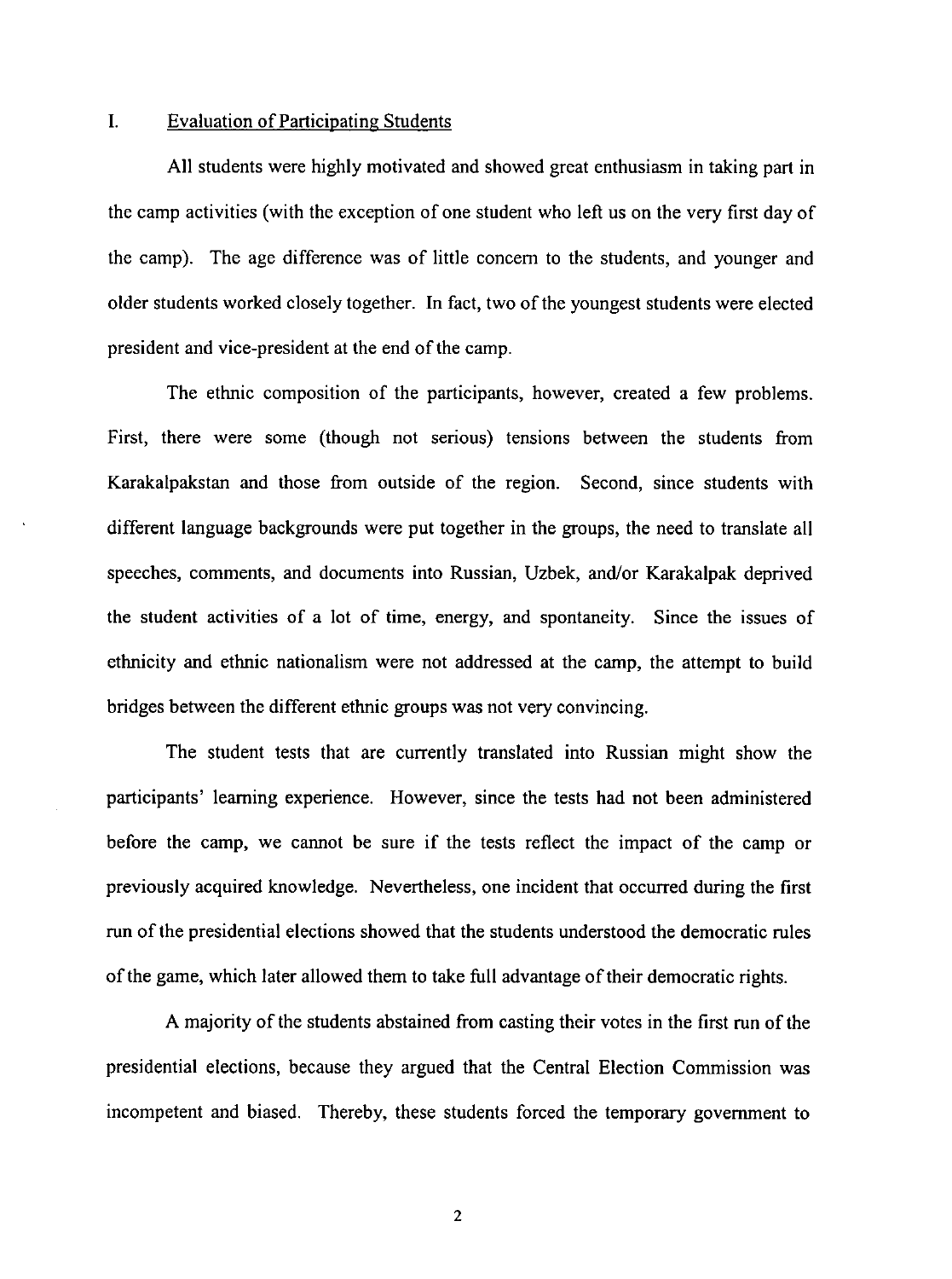annul the results of the first elections (a 50% voter turnout was required by the electoral law) and appoint a new CEC--this time, consisting of representatives of all parties.

#### II. Evaluation of Coordinators, Teachers, and Student Volunteers

The local coordinators were outstanding, showing a great deal of motivation, enthusiasm, flexibility, and pedagogical experience. Remma treated the students with respect and allowed them to take certain issues in their own hands (e.g., changing the daily schedules according to their own needs). She was less flexible, however, in regard to the other coordinator, Muhhabat, and the teachers/trainers and volunteers. Her authoritarian and not always cooperative style led to tensions, especially, between her and Muhhabat. Yet it seemed that at the end of the camp they had been able to overcome their animosities.

Muhhabat, who served both as a trainer and coordinator, showed admirable enthusiasm and professionalism. She did everything possible to make this camp a success story. She also expressed her willingness to support IFES projects in the future (e.g., by making arrangements for the teachers training in August).

The trainers and the student volunteers likewise proved to be very motivated and skilled. The students respected all of them and developed close ties especially with the volunteers, who worked very hard throughout the seven days of the camp.

Unfortunately, it was obvious that the coordinators, trainers and volunteers lacked a sufficient background in civic education. They were rather unfamiliar with the underlying values of democracy and civil liberties, and the concept of free and fair elections. To their credit it must be said that IFES could not have expected more from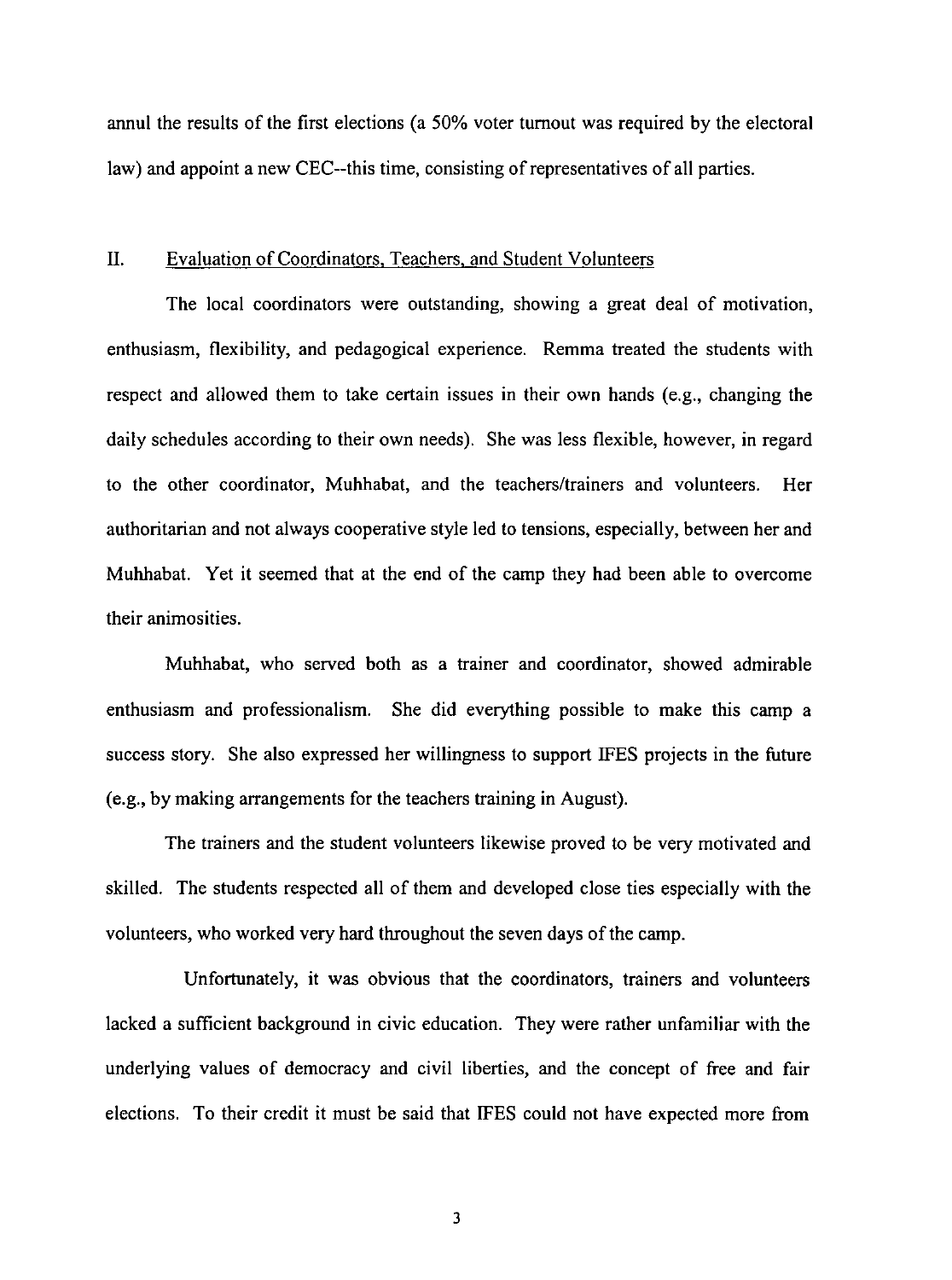them given the fact that we had scheduled only one day of training for not even all of the trainers and volunteers. The coordinators therefore suggested that the preparation for next year's summer camp should include at least four to five training sessions.

### III. Evaluation of Workshops and NGOs

The workshops certainly enriched the summer camp. The NGO representatives were able to involve the students in all workshop activities and communicate the subjects of the workshops in a comprehensible matter. I was especially impressed by the 'Wild Nature of the Aral Sea Region' NGO that is run by professional scientists, who nevertheless showed that they could relate even to the youngest students. They also provided all students with informational material and a group picture of the workshop participants. Moreover, the 'Wild Nature ofthe Aral Sea Region' stayed well below their proposed budget. They also did not demand from IFES to provide them with up-front payments. In fact, they had borrowed money from friends and relatives to pay for all workshop expenses (this is admirable, but shouldn't be the rule).

The performance of 'Shagala,' on the other hand, was a different story. In the weeks preceding the camp, Makset, the chairman of 'Shagala,' put a lot of pressure on our local representative, Iulia Dashkevich. Up to the last minute, he tried to add items to the proposed budget and was rather unwilling to make compromises. There is no doubt that 'Shagala's' workshop was well prepared and implemented. However, the benefits of this workshop hardly justified the costs and problems that accompanied them. For example, 'Shagala' built a labyrinth, consisting of almost sixty 2x3-meter stands that cost IFES roughly \$260. It was not clear how the labyrinth contributed to the workshop. Yet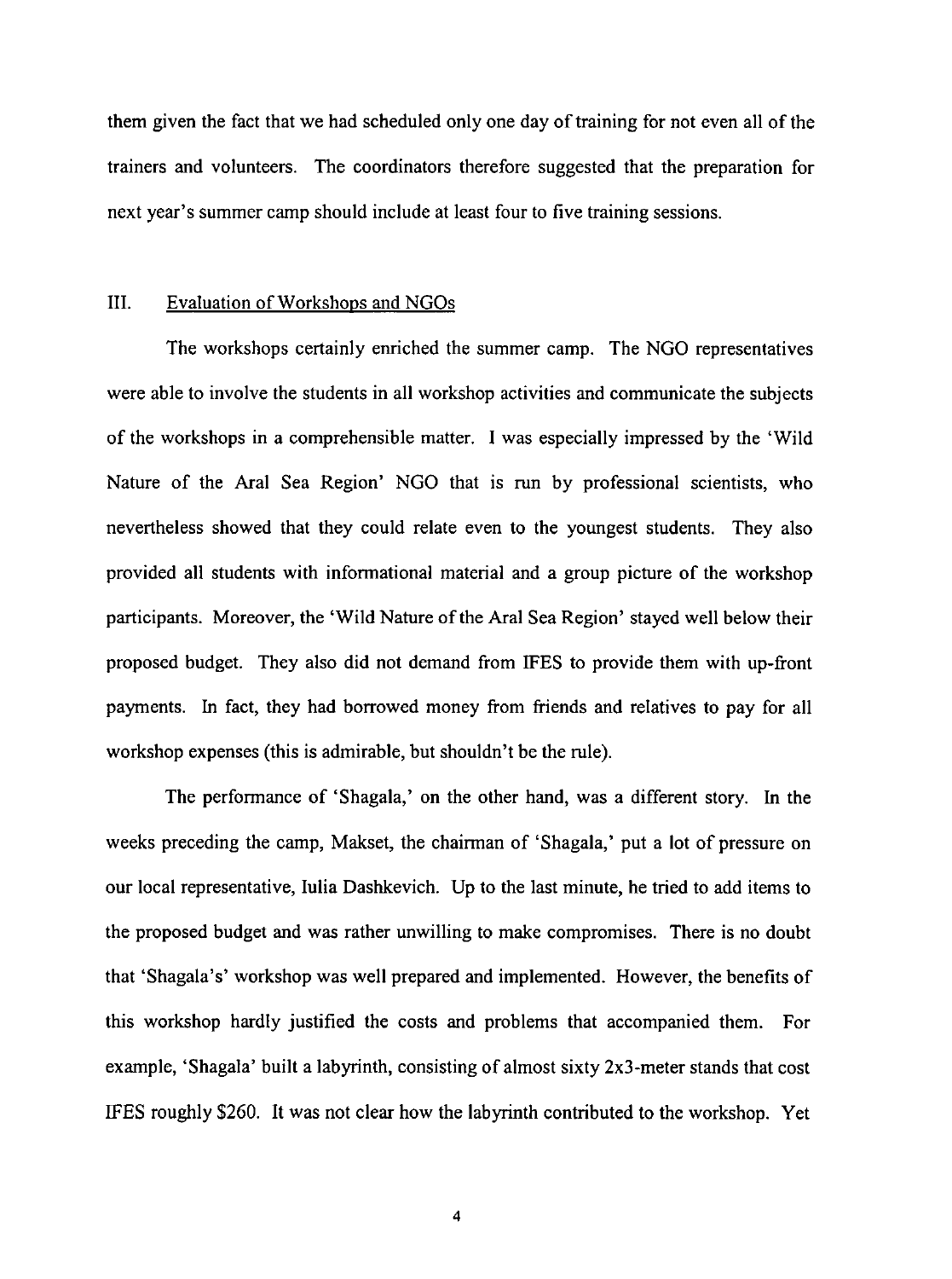it was very obvious that 'Shagala' is going to use these stands for later activities that are not related to IFES projects.

#### IV. Evaluation of IFES' Representatives

lulia and Dimitry Shevkun did an outstanding job before, during, and after the camp. They handled the financial and administrative issues in a timely and accurate way, demonstrating great professionalism, motivation, and enthusiasm. Both worked very hard—up to fourteen hours a day during the camp—to make this project a success.

As about myself, I was in the fortunate position to enjoy the full support of lulia, Dimitry, and the two local coordinators, allowing me to focus on only a few administrative and programmatic issues, such as negotiating with the 'Altin Dan' administration and solving some of the problems and tensions that surfaced during the seven days of the camp.

#### V. Evaluation of Infrastructure

The 'Altin Dan' has turned out to be an almost perfect location for the camp. Located outside of Nukus---but connected to the city by a regular bus service--'Altin Dan' is a very quite facility. It offers various buildings and rooms for presentations and meetings. In- and outside pools entertained students during their breaks. The sleeping facilities were decent, with six to eight students sharing one room. The food could have been better, but was of acceptable quality.

The director of the camp was very supportive and was willing to help out whenever she could. She also participated in some of the camp activities (e.g., serving as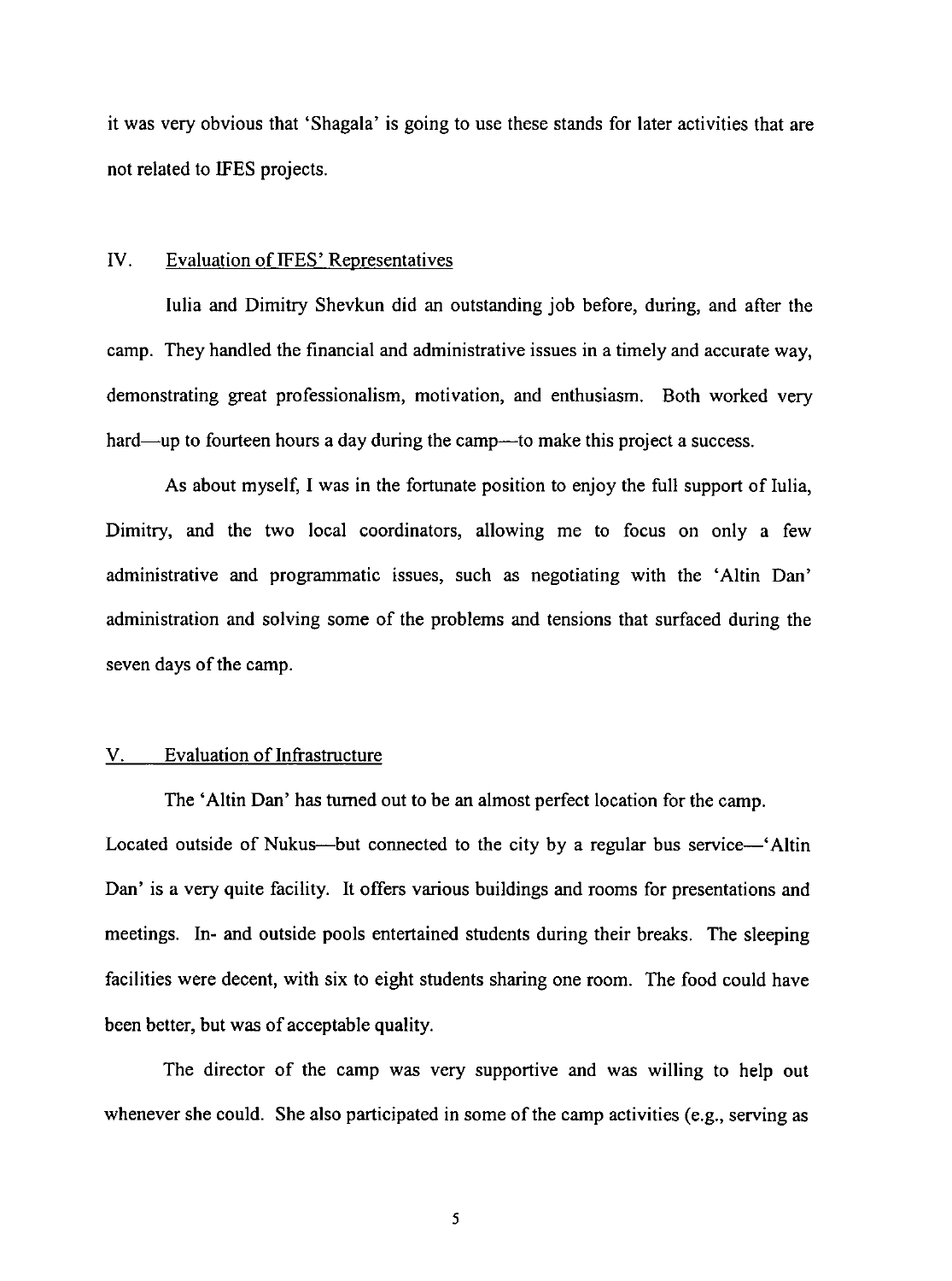an election observer). Moreover, the deputy director of the flour factory, which owns the facilities, agreed that IFES would only have to pay for the 53 participants actually present, and not the 65 people that we had anticipated.

The participants voiced only three concerns. First, the camp lacked sufficient security measures. At several occasions, a couple of drunken men from the nearby town were able to enter the camp, harassing the students (unfortunately, this was only brought to my attention at the last day of the camp). Second, the stereo equipment of the camp was-even by Uzbek standards-of very poor quality, which kind of limited the student activities in the evening. Finally, staff and students had no access to a computer and printer at the camp. To my knowledge, IFES had turned down a previous request for computer equipment. This was an unfortunate decision, because the equipment would have saved Iulia, who shuttled back and force between the camp and a computer lab located in Nukus, and the student volunteers, who had to write all documents and announcements by hand, a lot of time and energy. Moreover, a computer would have allowed the students to publish a daily newsletter that would have certainly enriched the activities of the camp (after all, the media is an elementary part of civil society).

### VI. The Issue of Self-Sustainability

Having seen the performance of the local coordinators, I am convinced that IFES could leave most of the administrative work to the local NGOs that Remma and Muhhabat represent (assuming that prior to the camp, IFES would provide them with sufficient training). Financially, however, there is little hope that this camp could be run in the near future without the support of Western organizations. Karakalpastan is a very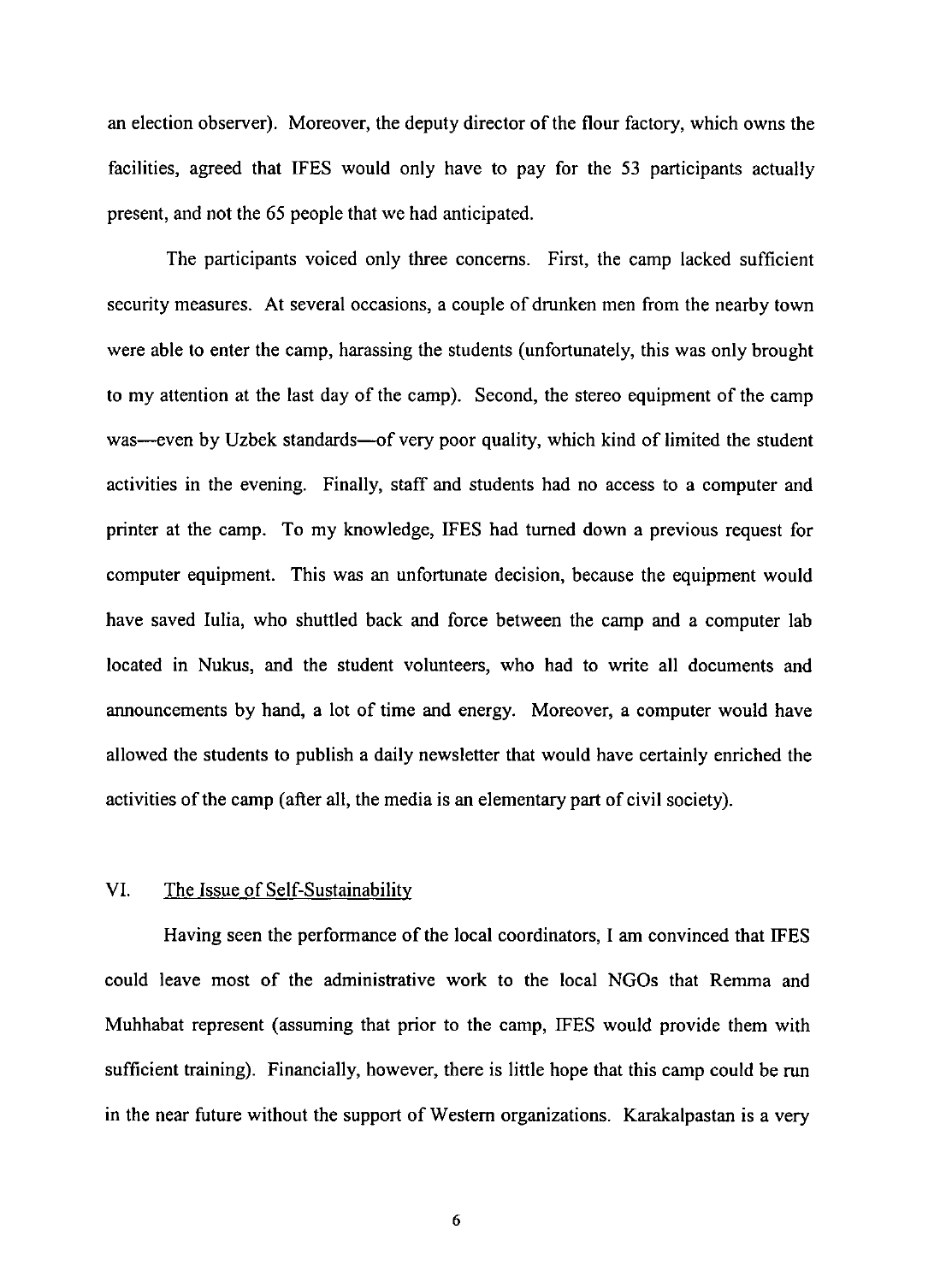poor region, and the local NGOs have no experience in soliciting funding from governmental and private institutions. This does not necessarily imply that IFES would have to cover all expenses of future camps. For example, a Peace Corps Volunteer, Amy Wright, who I had invited to the camp, expressed her willingness to work with Remma and Muhhabat on developing a budget plan and applying for additional funding.

## VII. Financial Issues

For several reasons, IFES stayed well within the proposed budget. First, instead of ten, we only employed six trainers (which were sufficient). Second, 'Wild Nature of the Aral Sea Region' asked for less money than IFES had initially agreed on paying them. Third, IFES only paid for 53 participants, instead of the anticipated 65 participants. Finally, we were able to keep unexpected additional costs at a minimum (roughly \$10).

According to Dimitry's preliminary calculations, the costs of the camp (including accommodation and transportation for Dimitry and myself) add up to just over \$3.800.

#### VIII. Suggestions

For next year's summer camp—leaving aside financial issues and concerns, at this point-I suggest the following:

- Continuation of cooperation with Remma and Muhhabat
- Transferring more responsibility to both coordinators
- Continuation of cooperation with trainers and student volunteers
- A competitive selection process for the appointment of NGOs that conduct workshops ('Wild Nature of the Aral Sea Region' should definitely be considered)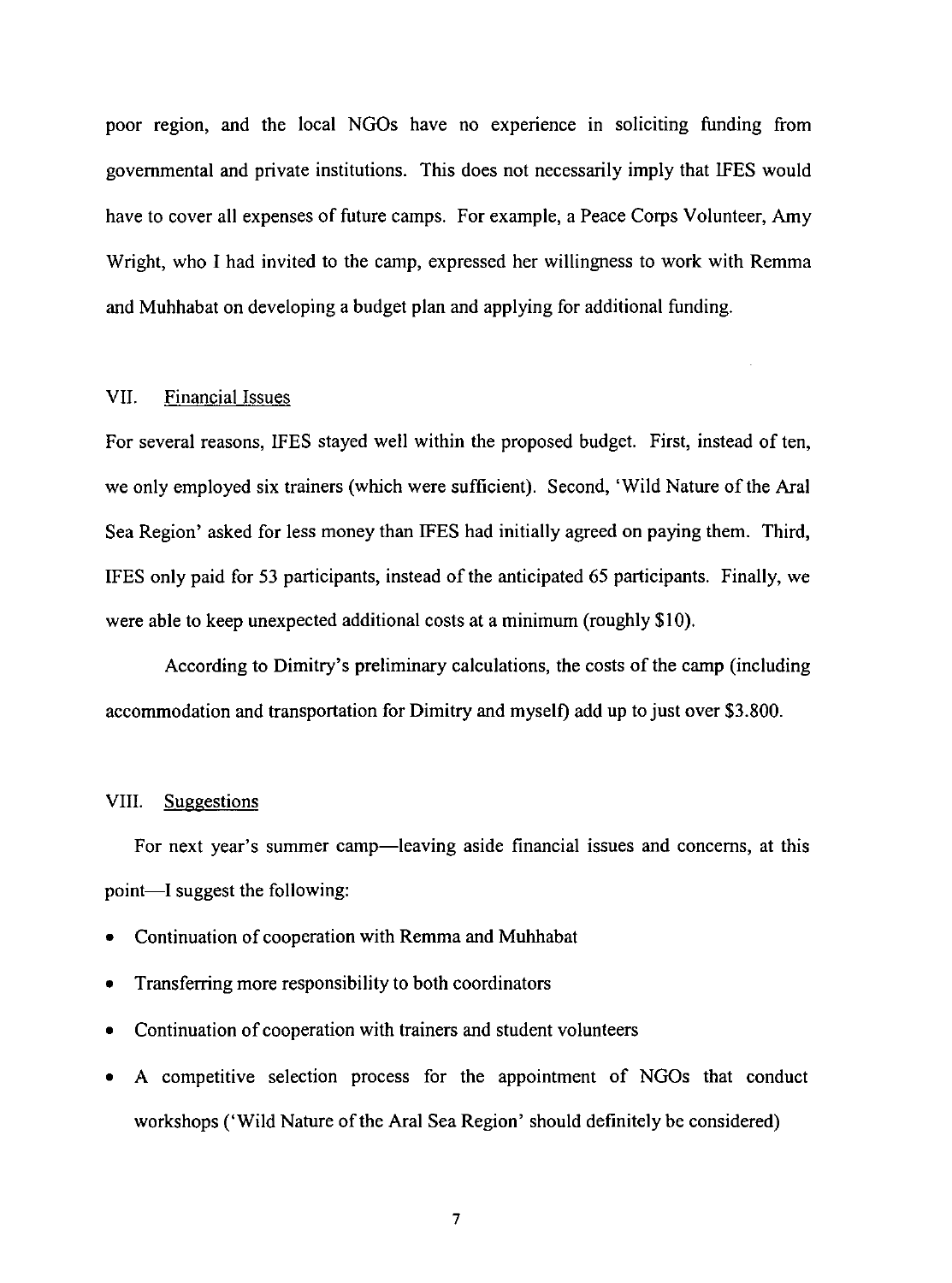- Further, more detailed consideration of the student selection process
- No further cooperation with 'Shagala'
- Unless the number of next year's summer camp participants exceeds fifty students and the administration would be unwilling to increase security measures, 'Altin Dan' should again be considered for the location of the camp
- More training sessions for coordinators, trainers, and student volunteers
- Increasing the number of student participants to fifty
- Instead of seven days, the camp should at least last ten days (all staff members agreed that there was too little time to handle the material)
- Providing students with more leisure time and entertainment (books, games, etc.)
- Being more conscious about the problems of ethnicity and language barriers
- Follow-up meetings, involving students, student volunteers, and trainers after the end of the camp (e.g., building student councils)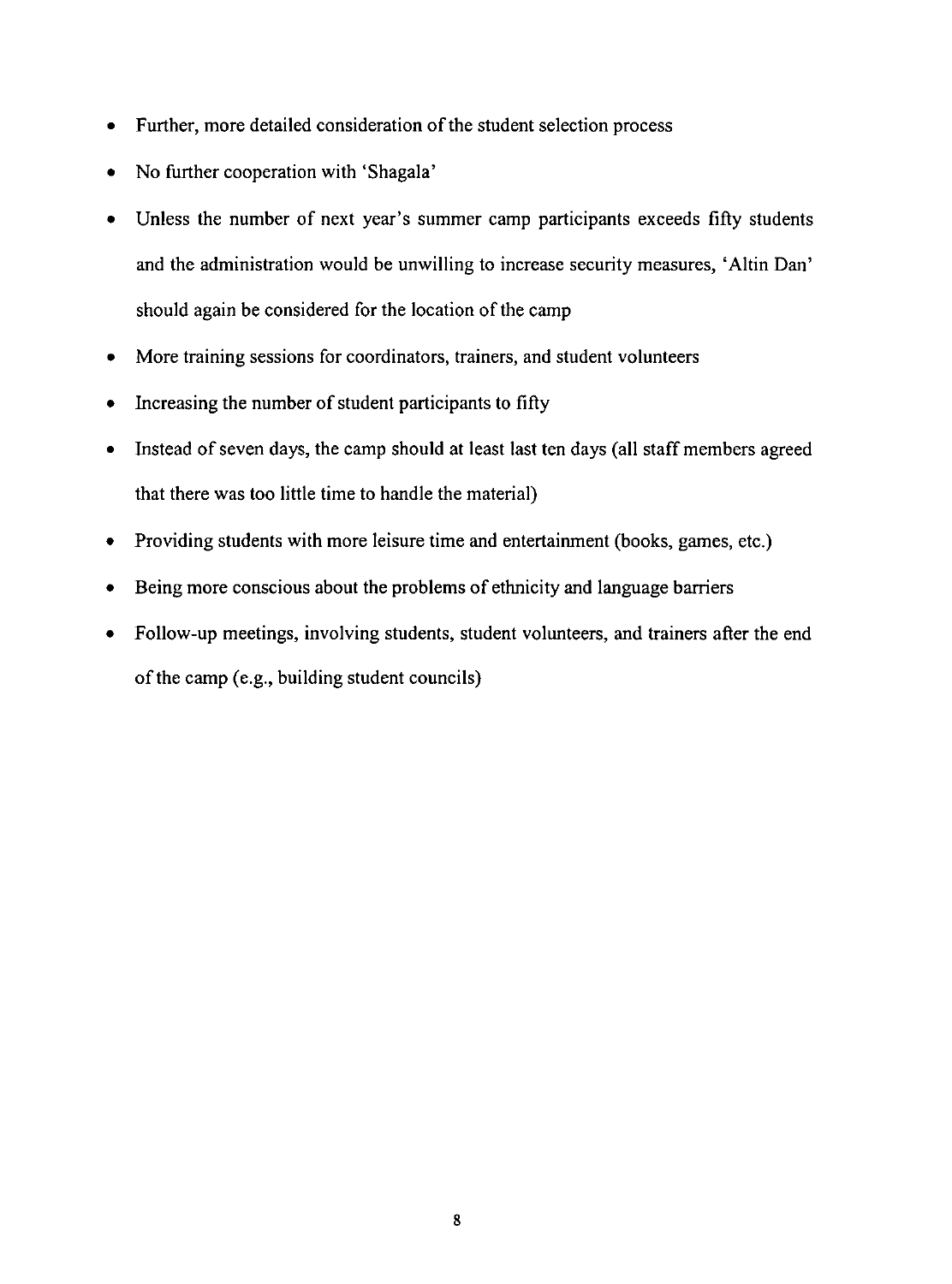# Exit Exam for participants of Karakalpakstan Summer Camp, 2000

- I. What type of political system exists in Uzbekistan?
- 2. Describe the structure of the Uzbekistani government. Name the different branches of government and briefly describe what they do.
- 3. What are the term limits of those elected to Parliament?
- 4. In what ways can a candidate by nominated to run for office?
- 5. What are the functions of an elections monitor?
- 6. What characterizes a free election?
- 7. Who can file a complaint concerning an election violation?
- 8. List the requirements needed to become a registered voter.
- 9. What are the rights and responsibilities of each voter during an election?
- 10. What role do political parties play in the election process?
- 11. How are political parties financed in Uzbekistan?
- 12. What is an interest group?
- l3. Briefly describe five human rights that are afforded to citizens of Uzbekistan, in order of importance to you?
- 14. What is the main function of the media?
- 15. Using your own words, define 'rule of law'. Why is it important?
- 16. What are the main ecological problems facing the citizens of Karakalpakstan?
- 17. Name at least three factors contributing to the ecological crisis in the Aral Sea Basin.
- 18. Briefly describe the rights that are enumerated in the International Convention on Children's Rights?
- 19. How is the convention enforced?

## Essay questions: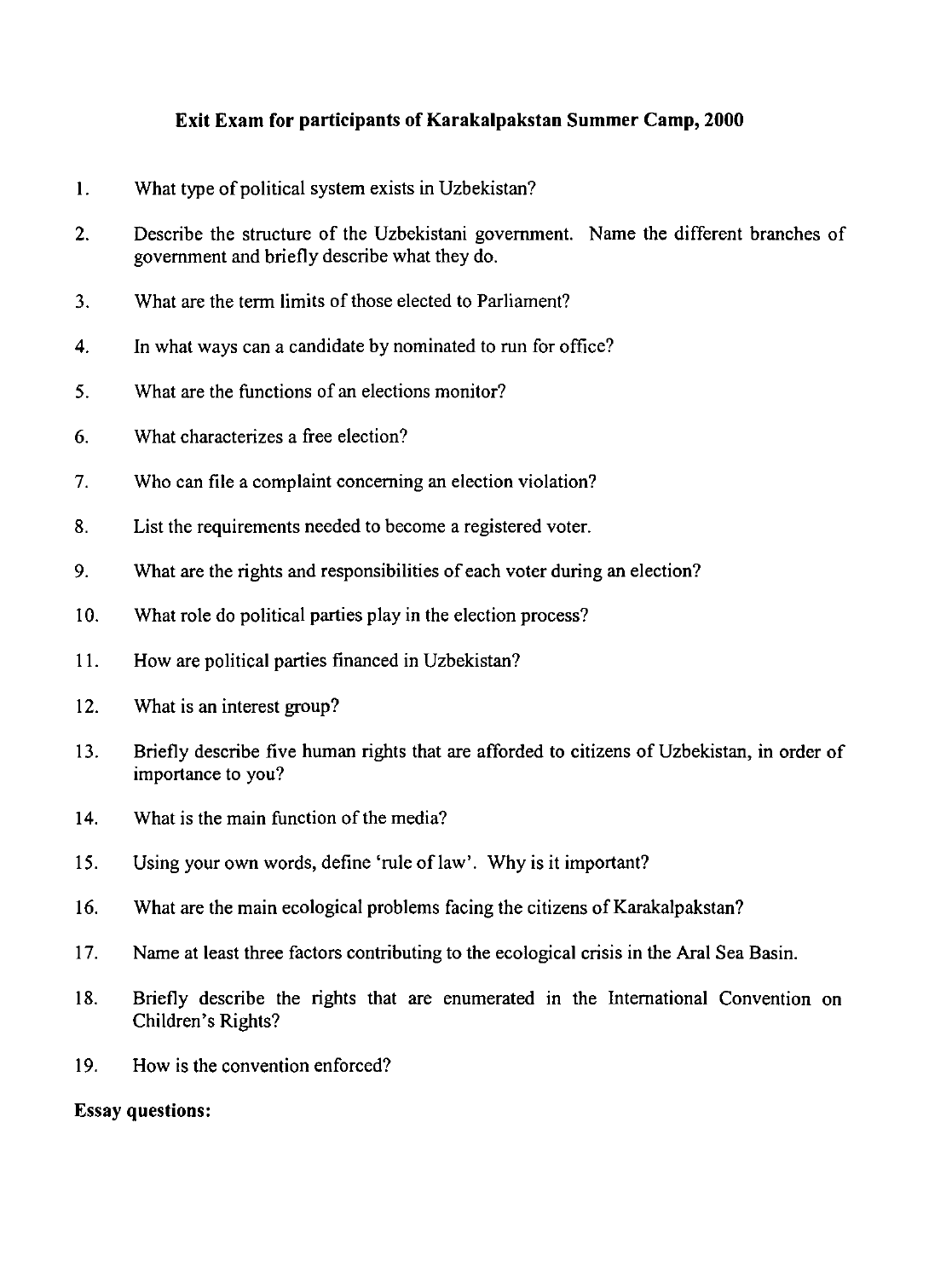- 20. How may NGOs contribute to society? Do you think NGOs could be a useful way to participate in the political development of Uzbekistan? Why or why not?
- 21. What are the main responsibilities of a citizen in a democracy?
- 22. Pretend you are the president of an environmental NGO. Using the concepts you have learned during this camp, suggest a proposal for improving the environmental or health conditions of the Aral Sea basin. What sort of role could your NGO play in this proposal?
- 23. What are some specific ways that the rights of children could be promoted?
- 24. What qualities make a good leader?
- . 25. Describe the differences between proportional representation and single-mandate voting. Which, in your view, is better?
- 26. Based on what you knew before the camp, which issue area do you feel you have gained the most knowledge on?
- 27. Do you feel more prepared to discuss issues relating to democracy as a result of the camp?
- 28. Has your understanding of the electoral process increased as a result of the camp?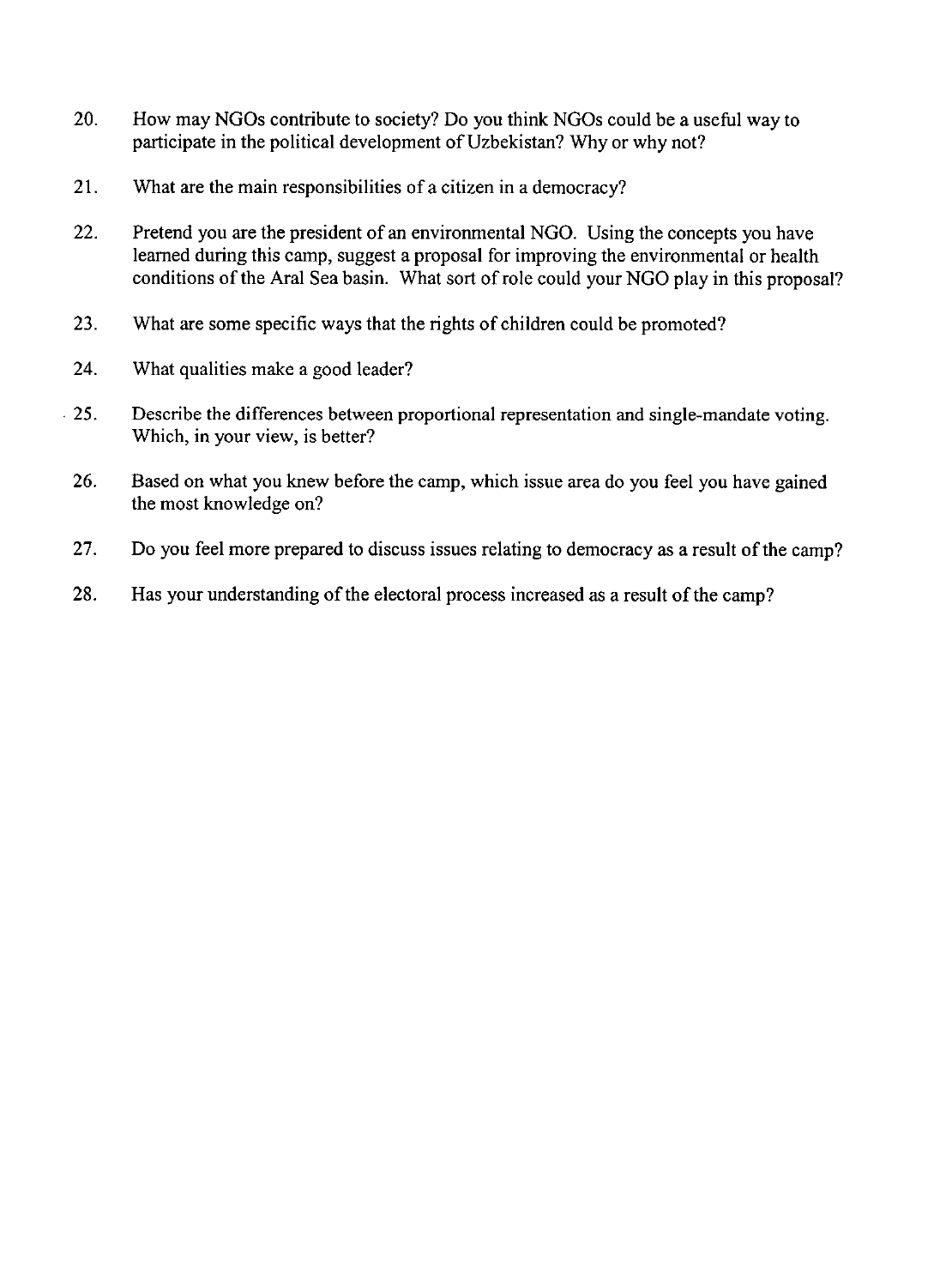# IFES' 2nd Democracy Summer Camp (Nukus; July 2000)

# Student Test Results

The test was divided into two parts. In the first part, students were asked to give short answers to ten questions of a total of fifteen questions. The second part consisted of three essay questions of which one was supposed to be picked by each individual student. 37 students participated in the test.

# I. Part

Q. I: Which political system do you see today in Uzbekistan?

25 students answered this question. Most students (13) believed that Uzbekistan had a multi-party system, competing in regularly-held elections. No student, however, believed that Uzbekistan was a democracy.

Q.2: Describe the structure of the Uzbek government.

Only 8 students were able to answer this question. Nevertheless, most students rightly stated that Uzbekistan's government was based on a presidential system.

Q. 3: Focus on a few governmental bodies and describe their functions.

Again, only 8 students tackled the question. Half of them were able to name the three state powers (executive, legislate, and jurisdiction). One student stated that this division of power was rather superficial in as much as the president held all power in his hands.

Q. 4: Why are elections necessary?

Of a total of 29 students answering the question, 8 argued that elections would make for better governmental leaders. The other students tautologically argued that elections were good for electing the president and the parliament.

Q. 5: What are democratic elections?

All 24 students, who answered the question, argued that only free elections could be called democratic elections. 'Free' thereby meant for the students that citizens could vote for anyone who deemed capable to occupy a political office.

Q. 6: What are the procedures that guarantee secret elections?

21 students answered this question. Most of them (14) argued that voters needed a place where they could cast their vote without any intervention and supervision from other citizens and the staff of the polling station.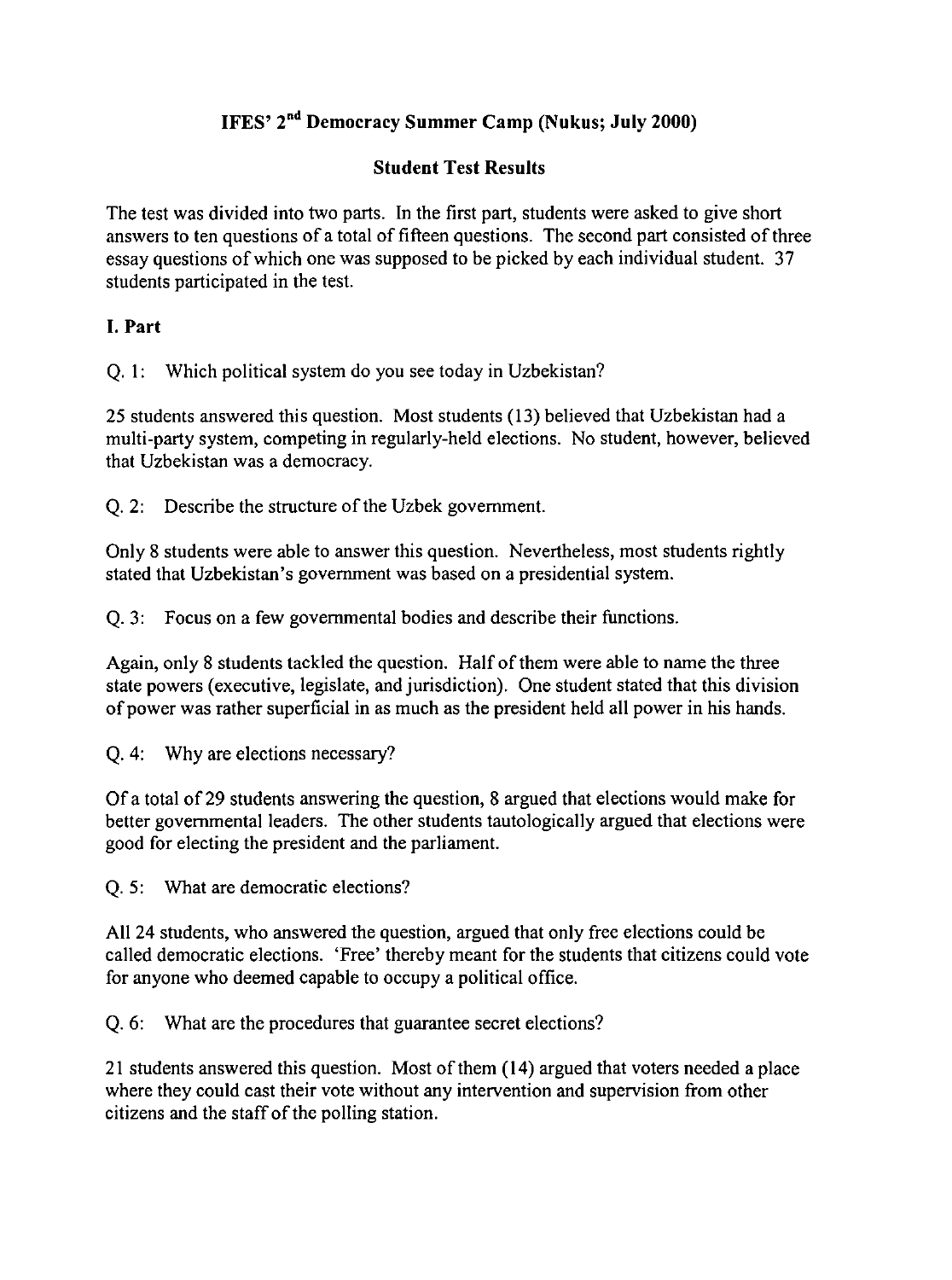Q.7: What are the rights and responsibilities of voters during elections? Of the 23 students, who answered this question, only few knew more than one right (and/or responsibility). Most students, however, knew that voters needed to present proper documentation to the staff of the polling station.

Q.8: What is the role of political parties during elections?

Almost all 18 students answering the question argued that political parties appointed electoral candidates and formulated a political platform. A few students also knew that parties had the right to monitor the election process.

Q. 9: What is an NGO?

Only 8 students answered this question, and only one student knew that an NGO was an organization working within the realm of civil society, representing the interests of citizens to the state.

Q. 10: Briefly summarize five human rights, and explain why these are important to you.

Of the 19 students answering this question, most argued that the right to life, education, and labor, as well as freedom of speech, and the right to vote are among the most important human rights.

Q. 11: What are the most important skills of political leaders?

Among the 26 answers received, honesty, intelligence, and compassion figured prominently.

Q. 12: What is main ecological problem of Karakalpastan?

All 28 students who answered this question argued that the main ecological problems of Karakalpastan (deprivation of water quality and wild life) are related to the pollution and decreasing water levels of the Aral Sea.

Q. 13: List at least three factors that contributed to the Aral Sea disaster?

23 students answered the question. Most argued that people were using too much of the water of the rivers flowing into the Aral Sea. A few students explicitly stated that people were unwisely using the water resources in the region.

Q. 14: Briefly outline the rights of children that are mentioned in the International Convention of Children Rights.

Only 14 students answered this question. 10 argued that personal freedom was among those rights. In addition, students listed the right to life, medical care, and rest as important rights of children.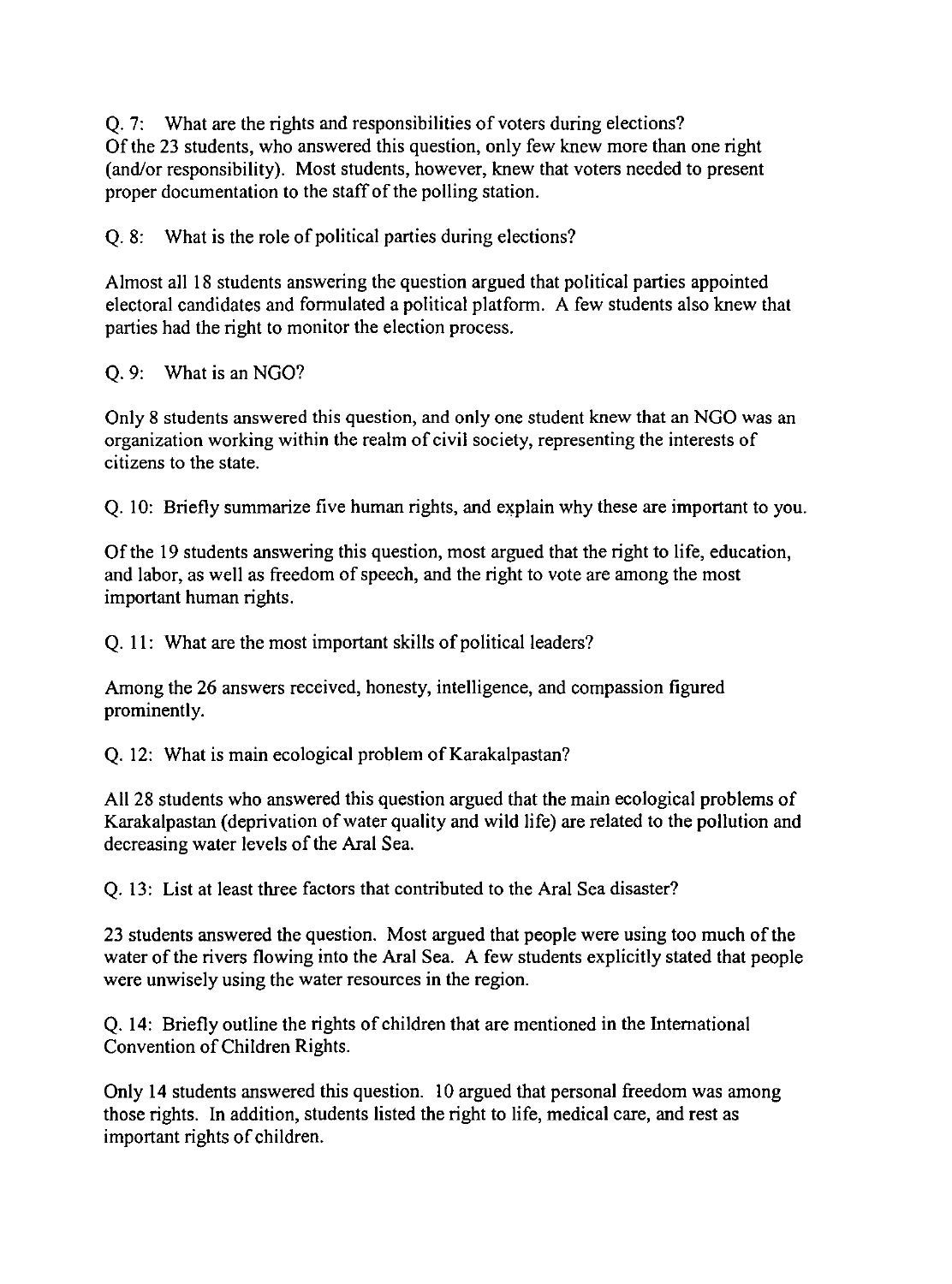Q. 15: What are the most important rights listed by this convention?

Only 10 students answered this question. Most listed the right to life and education as the most important rights.

# **Part II.**

Essay I: What are the main responsibilities of citizens in democratic societies?

Two students responded to this essay question. They argued that among the many responsibilities were:

to know one's rights, treat the environment with care, participate in elections, observe all laws, work for the good of the country, respect each other, pay taxes, participate in protecting the rights of children, and generally participate in political life (e.g., by forming political parties and interest groups).

Essay 2: What did you learn from the mock election in the summer camp?

23 students responded to this essay question. Most students mentioned that they learned how to

participate the elections. Others argued that they learned more about the process of elections, including how election campaign was run. They all have

appreciated that they learned about different human rights.

They have found out that there shouldn't be any agitation

during the elections, that a person had the responsibility to participate in elections, but also would be allowed to cross out all the names on the ballot.

One student mentioned that although many people gave their passport to another person (their wife or husband or neighbor), each person should vote privately. Some of the children mentioned the work of the Central Election Committee, listing the responsibilities of this institution. Many of them said that they had realized how important elections were in the lives of people, and that they would vote once they turned 18. They learned that each person could become a member of a political party, and that each political party had the right to nominate its candidates for the elections.

Essay 3: Please write a letter to your imaginary brother in Tashkent and tell him about the most important insights you have got from the democracy camp and why these insights are important to you.

Of the five students that responded to this question, all pointed out that it would be very important to know more about politics and the rights of citizens. They also argued that the camp helped them to get to know people better, to understand the laws written in the Constitution, and to gain some knowledge about children right.